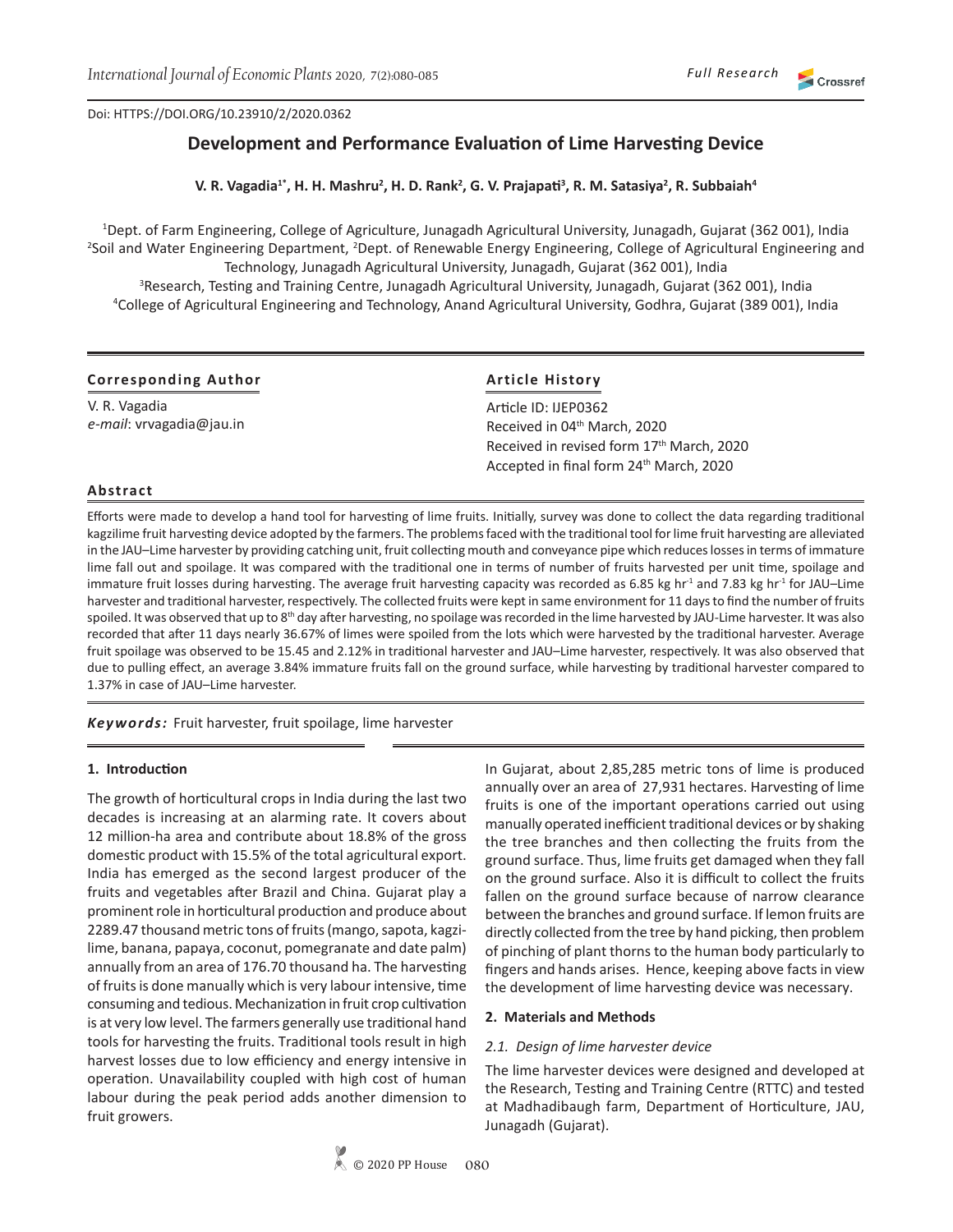Initially, survey was done to collect the data regarding traditional kagzilime fruit harvesting device adopted by the farmers (Plate 1). The age of the plantation at selected farm was 15 years. The information of kagzilime plant like, plant height, canopy radius and planting distance were collected and are shown in Table 1. In the traditional device, a simple half circular hook of GI wire is made and fitted to one end of the wooden handle. While harvesting the lime, the handle with hook is penetrated up to the location of the fruit in the canopy, brought inside the half circular of the hook, then the handle is pulled. The fruit falls by gravity on the ground surface within or outside the canopy. This traditional method causes damage to the fruit. Operator faces difficulty in collecting the fallen fruits from the ground due to narrow spacing between

| Table 1: Characteristics of kagzilime tree |                         |                        |                                        |  |  |  |  |  |
|--------------------------------------------|-------------------------|------------------------|----------------------------------------|--|--|--|--|--|
| Tree                                       | Height of<br>tree $(m)$ | Canopy ra-<br>dius (m) | Planting distance,<br>$(R \times P)$ m |  |  |  |  |  |
| 1                                          | 4.5                     | 3.20                   | 6 x 6                                  |  |  |  |  |  |
| 2                                          | 4.3                     | 3.10                   | 6 x 6                                  |  |  |  |  |  |
| 3                                          | 4.6                     | 3.30                   | 6 x 6                                  |  |  |  |  |  |
| 4                                          | 4.5                     | 3.25                   | 6 x 6                                  |  |  |  |  |  |
| 5                                          | 4.7                     | 3.35                   | 6 x 6                                  |  |  |  |  |  |
| 6                                          | 4.4                     | 3.15                   | 6 x 6                                  |  |  |  |  |  |
| 7                                          | 4.6                     | 3.10                   | 6 x 6                                  |  |  |  |  |  |
| 8                                          | 4.2                     | 3.35                   | 6 x 6                                  |  |  |  |  |  |
| 9                                          | 4.4                     | 3.30                   | 6 x 6                                  |  |  |  |  |  |
| 10                                         | 4.5                     | 3.25                   | 6 x 6                                  |  |  |  |  |  |
| Average                                    | 4.5                     | 3.20                   | 6 x 6                                  |  |  |  |  |  |



Plate 1: Traditional lime harvesting device

the branches and ground surface. Pinching of plant thorns to the operator is the main problem when the fruits are being handpicked from inner side of the plant canopy. Hand picking is rather difficult and inefficient operation. After considering the collected information and problems faced for harvesting lime fruit, the manually operated device was developed (Plate 2) and tested. The required modifications were made consequently by stage I to IV as shown in Figure 1. Finally the reported device was developed and tested at field. The developed lime harvester contains fruit catching unit, fruit collection mouth, conveyance pipe and collection chamber.



Plate 2: Initially developed lime harvesting device

#### **3. Results and Discussion**

After making required corrections at stage-I to stage-IV, finally the performance of the device developed at stage IV was found satisfactory. Five replications in terms of the changed trees were taken into account. The observations like number of fruits harvested, number of fruits missed and fall on the ground surface, number of immature fruit fall on the ground surface, time to unload the device, reset time and weight of fruit harvested were noted. The performance evaluation of the JAU–Lime harvester and traditional harvester are presented in Table 2-5.

The problems faced with the traditional tool for lime fruit harvesting are alleviated in the JAU–Lime harvester by providing catching unit, fruit collecting mouth and conveyance pipe which reduces losses in terms of immature lime fall out and spoilage. It was compared with the traditional one in terms of number of fruits harvested per unit time, spoilage and immature fruit losses during harvesting.

The average fruit harvesting capacity was recorded as 6.85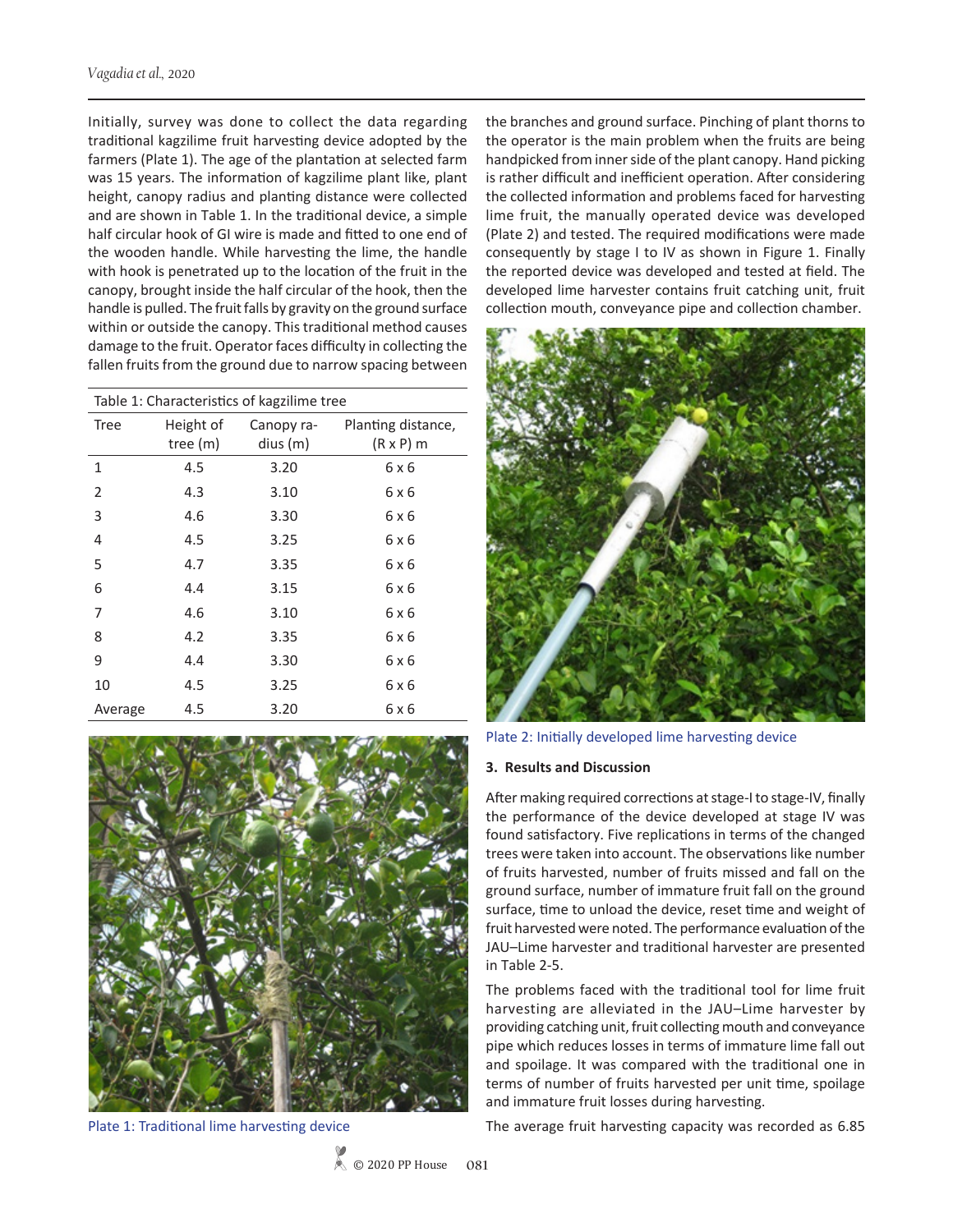



Figure 1 : Design drawing of JAU-Lime Harvester (Stage-I to IV)



Figure 2: Sectional view of JAU-Lime Harvester

kg hr<sup>-1</sup> and 7.83 kg hr<sup>-1</sup> for JAU–Lime harvester and traditional harvester as shown in Table 6. The collected fruits were kept in same environment for 11 days to find the number of fruits spoiled. It was observed that up to  $8<sup>th</sup>$  day after harvesting, no spoilage was recorded in the lime harvested by JAU-Lime harvester. It was also recorded that after 11 days, nearly 36.67% of limes were spoiled from the lots which were harvested by the traditional harvester. This is mainly due to the impact force given to the fruit at the time of harvesting (Table 7). On the eleventh day, 13.33% fruits were spoiled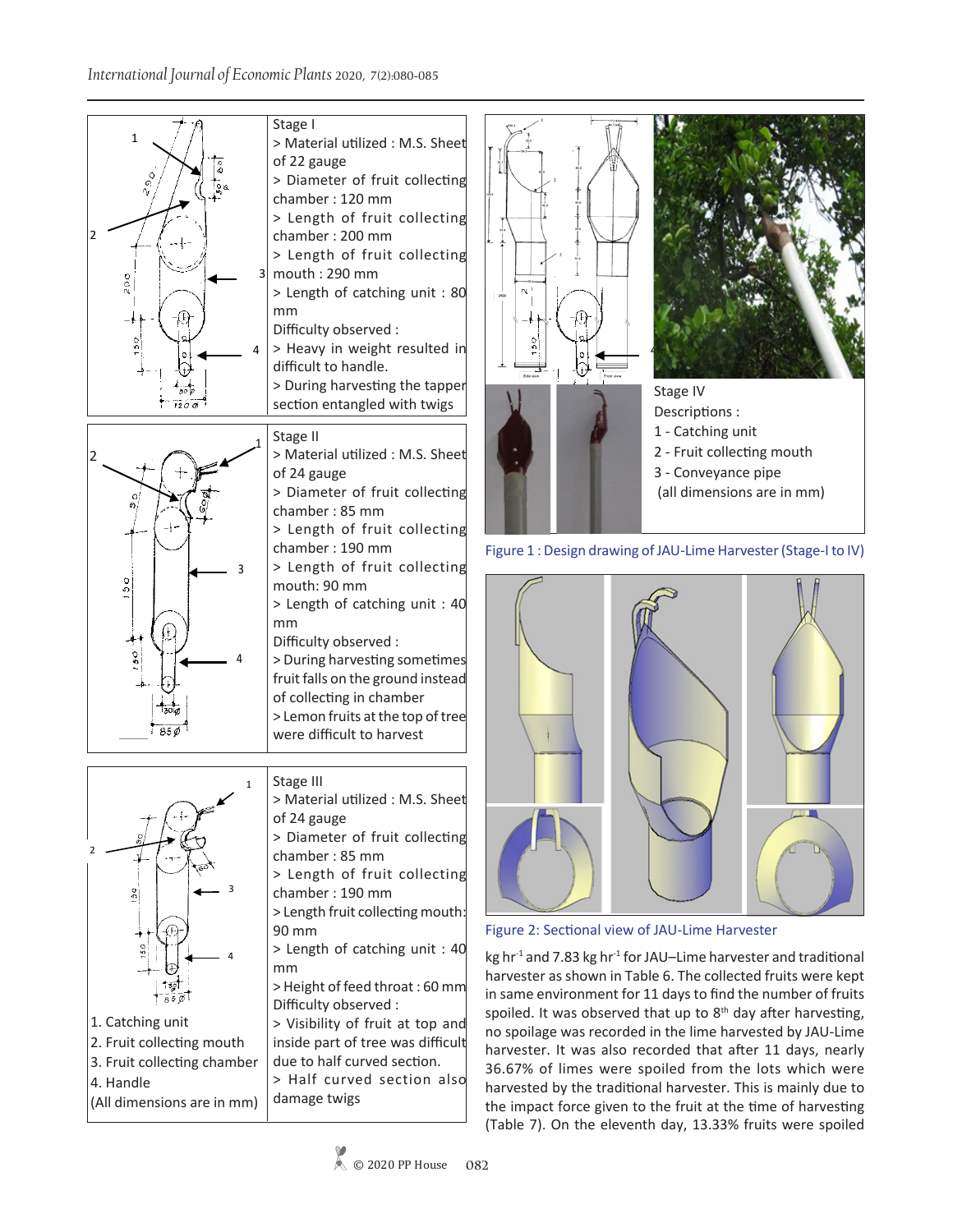|      | Table 2: Performance Evaluation of JAU-Lime Harvester (Set -1) |                                   |                                |                      |                             |                   |                                   |                          |  |  |  |  |
|------|----------------------------------------------------------------|-----------------------------------|--------------------------------|----------------------|-----------------------------|-------------------|-----------------------------------|--------------------------|--|--|--|--|
| S. N | Replica-<br>tion                                               | No. of fruits<br>collected in     | No. of fruits<br>missed & fall | Total<br>fruits har- | No. of im-<br>mature fruits | Net time<br>taken | Recurrence time (min) &<br>events |                          |  |  |  |  |
|      |                                                                | the device dur-<br>ing harvesting | on the ground<br>surface       | vested               | fallen on the<br>ground     | (min.)            | Unloading time<br>& events        | Setting time<br>& events |  |  |  |  |
| A    | B                                                              | C                                 | D                              | $E = C + D$          | F                           | G                 | н                                 |                          |  |  |  |  |
| 1    | <b>R1</b>                                                      | 204                               | 60                             | 264                  | 5                           | 60                | 2.4(10)                           | 1.2(10)                  |  |  |  |  |
|      | R <sub>2</sub>                                                 | 216                               | 36                             | 252                  | 4                           | 60                | 2.0(10)                           | 1.6(10)                  |  |  |  |  |
| 3    | R <sub>3</sub>                                                 | 240                               | 48                             | 288                  | 5                           | 60                | 1.8(10)                           | 1.8(10)                  |  |  |  |  |
| 4    | R4                                                             | 216                               | 24                             | 240                  | 6                           | 60                | 2.4(10)                           | 1.4(10)                  |  |  |  |  |
| 5.   | R <sub>5</sub>                                                 | 228                               | 36                             | 264                  | 2                           | 60                | 2.6(10)                           | 2.0(10)                  |  |  |  |  |

Table 2: Continue..

| S I<br>No.     | Time to collect missed fruits<br>(min) | Total time taken (min) | Weight of fruits<br>(kg) | Harvesting<br>Capacity (kg hr <sup>-1</sup> ) |
|----------------|----------------------------------------|------------------------|--------------------------|-----------------------------------------------|
| A              |                                        | $K = G + H + H$        |                          | M                                             |
| 1              | 2.4                                    | 66.0                   | 7.128                    | 6.48                                          |
| 2              | 2.0                                    | 65.6                   | 7.308                    | 6.68                                          |
| 3              | 2.6                                    | 66.2                   | 8.928                    | 8.09                                          |
| $\overline{4}$ | 2.2                                    | 66.0                   | 7.200                    | 6.55                                          |
| 5              | 2.4                                    | 67.0                   | 7.656                    | 6.86                                          |

| Sr.<br>No. | Repli-<br>cation | No. of<br>fruits har-<br>vested | No. of imma-<br>ture fruits fallen<br>on the ground | Net time taken<br>for harvesting<br>(min) | Time required<br>for collection<br>(min) | Total time<br>taken (min) | Weight of<br>collected<br>fruits (kg) | Capacity<br>$(kg hr-1)$ |
|------------|------------------|---------------------------------|-----------------------------------------------------|-------------------------------------------|------------------------------------------|---------------------------|---------------------------------------|-------------------------|
| A          | B                | C                               | D                                                   | E                                         | F                                        | $G = E + F$               | H                                     |                         |
| 1          | R1               | 420                             | 16                                                  | 60                                        | 30                                       | 90                        | 12.600                                | 8.40                    |
|            | R <sub>2</sub>   | 384                             | 18                                                  | 60                                        | 24                                       | 84                        | 11.904                                | 8.50                    |
| 3          | R <sub>3</sub>   | 432                             | 10                                                  | 60                                        | 42                                       | 102                       | 12.096                                | 7.12                    |
| 4          | R <sub>4</sub>   | 408                             | 14                                                  | 60                                        | 36                                       | 96                        | 11.832                                | 7.40                    |
|            | R <sub>5</sub>   | 360                             | 17                                                  | 60                                        | 27                                       | 87                        | 10.440                                | 7.20                    |

Table 4: Performance evaluation of JAU–Lime Harvester (Set-2)

| S.N<br>tion | Replica-       | No. of fruits<br>collected in     | No. of fruits<br>missed & fall<br>on the ground<br>surface | No. of im-<br>Total<br>fruits har-<br>mature fruits<br>vested<br>fallen on the<br>ground | Net time<br>taken | Recurrence time (min) &<br>events |                                 |                          |
|-------------|----------------|-----------------------------------|------------------------------------------------------------|------------------------------------------------------------------------------------------|-------------------|-----------------------------------|---------------------------------|--------------------------|
|             |                | the device dur-<br>ing harvesting |                                                            |                                                                                          |                   | (min.)                            | Unload-<br>ing time &<br>events | Setting time<br>& events |
| A           | B              | C                                 | D                                                          | $E = C + D$                                                                              | F                 | G                                 | Н                               |                          |
| 1           | R <sub>1</sub> | 156                               | 48                                                         | 204                                                                                      | 3                 | 60                                | 1.6(10)                         | 1.6(10)                  |
| 2           | R <sub>2</sub> | 228                               | 60                                                         | 288                                                                                      | 2                 | 60                                | 2.4(10)                         | 1.0(10)                  |
| 3           | R <sub>3</sub> | 180                               | 72                                                         | 252                                                                                      | 4                 | 60                                | 2.2(10)                         | 1.4(10)                  |
| 4           | R4             | 240                               | 60                                                         | 300                                                                                      | 3                 | 60                                | 1.8(10)                         | 1.2(10)                  |
| 5           | R <sub>5</sub> | 204                               | 36                                                         | 240                                                                                      | 5                 | 60                                | 2.6(10)                         | 2.0(10)                  |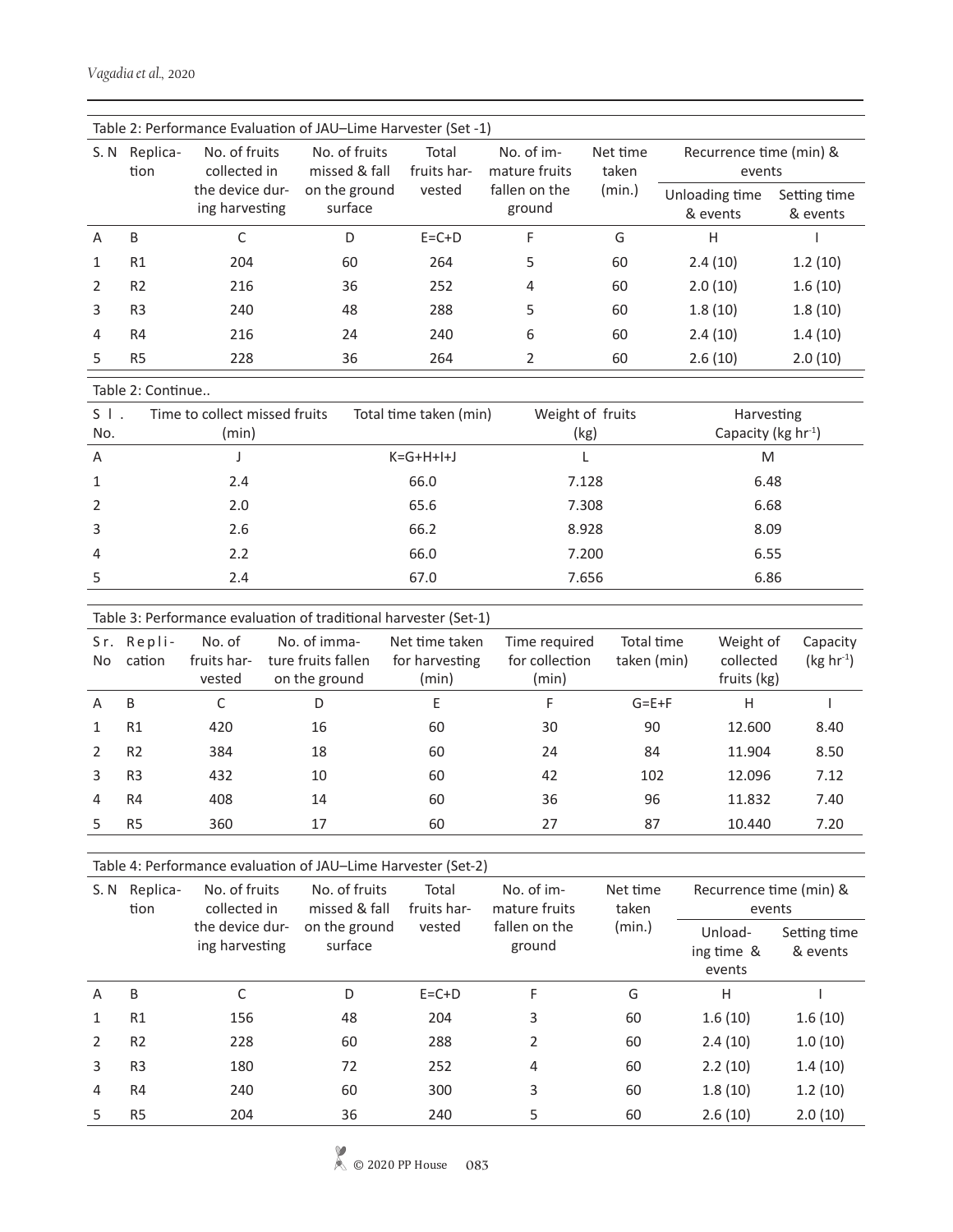|              | Table 4: Continue |                      |                                                                  |                        |                |                       |                                               |        |
|--------------|-------------------|----------------------|------------------------------------------------------------------|------------------------|----------------|-----------------------|-----------------------------------------------|--------|
| SI. No.      |                   |                      | Time to collect missed<br>fruits (min)                           | Total time taken (min) |                | Weight of fruits (kg) | Harvesting<br>Capacity (kg hr <sup>-1</sup> ) |        |
| A            |                   |                      |                                                                  | $K = G + H + I + J$    |                | L                     | M                                             |        |
| 1            |                   |                      | 2.4                                                              | 65.6                   |                | 5.508                 | 5.04                                          |        |
| 2            |                   |                      | 2.8                                                              | 66.2                   |                | 8.352                 | 7.57                                          |        |
| 3            |                   |                      | 2.6                                                              | 66.2                   |                | 7.308                 | 6.62                                          |        |
| 4            |                   | 1.8<br>9.000<br>64.8 |                                                                  |                        | 8.33           |                       |                                               |        |
| 5            |                   |                      | 1.6                                                              | 66.2                   |                | 6.960                 | 6.31                                          |        |
|              |                   |                      | Table 5: Performance evaluation of traditional harvester (Set-2) |                        |                |                       |                                               |        |
| Sr.          | Repli-            | No. of fruits        | No. of immature fruits                                           | Net time               | Time for col-  | Total time            | Weight of col-                                | Capaci |
| No.          | cation            | harvested            | fallen on the ground                                             | taken (min.)           | lection (min.) | taken (min.)          | lected fruits (kg)                            | (kg hr |
| A            | B                 | C                    | D                                                                | E                      | F              | $G = E + F$           | H                                             |        |
| $\mathbf{1}$ | R1                | 384                  | 16                                                               | 60                     | 31             | 91                    | 11.520                                        | 7.58   |
| 2            | R <sub>2</sub>    | 396                  | 18                                                               | 60                     | 33             | 93                    | 12.276                                        | 7.92   |
| 3            | R <sub>3</sub>    | 420                  | 17                                                               | 60                     | 38             | 98                    | 13.020                                        | 7.99   |
| 4            | R <sub>4</sub>    | 360                  | 14                                                               | 60                     | 24             | 84                    | 11.160                                        | 7.97   |
| 5            | R <sub>5</sub>    | 468                  | 16                                                               | 60                     | 39             | 99                    | 13.572                                        | 8.23   |

*International Journal of Economic Plants* 2020, 7(2):080-085

| Table 6: Effect of method of harvesting on harvesting capacity of lime harvester |  |  |  |
|----------------------------------------------------------------------------------|--|--|--|
|                                                                                  |  |  |  |

| Sr. No.        | Traditional harvester ( $kg \ hr^{-1}$ ) |        | JAU-Lime harvester ( $kg \ hr^{-1}$ ) |       | SEd    | Calculated T |
|----------------|------------------------------------------|--------|---------------------------------------|-------|--------|--------------|
|                | Set 1                                    | Set 2  | Set 1                                 | Set 2 |        |              |
| $\mathbf{1}$   | 8.40                                     | 7.58   | 6.48                                  | 5.04  |        |              |
| $\overline{2}$ | 8.50                                     | 7.92   | 6.68                                  | 7.57  |        |              |
| 3              | 7.12                                     | 7.99   | 8.09                                  | 6.62  | 0.3376 | 2.8968**     |
| $\overline{4}$ | 7.40                                     | 7.97   | 6.55                                  | 8.33  |        |              |
| 5              | 7.20                                     | 8.23   | 6.86                                  | 6.31  |        |              |
| Mean           | 7.8310                                   |        | 6.8530                                |       |        |              |
| Std. Dev.      |                                          | 0.4871 | 0.9500                                |       |        |              |

\*  $\rightarrow$  Significant at 5 % level of Significant; \*\*  $\rightarrow$  Significant at 1 % level of significant

|           |                                      | Table 7: Effect of harvesting method on spoilage of fruit (Sample size: 15) |       |                                   |            |              |
|-----------|--------------------------------------|-----------------------------------------------------------------------------|-------|-----------------------------------|------------|--------------|
| Sr. No.   | Traditional harvester<br>$(kg hr-1)$ |                                                                             |       | JAU-Lime harvester<br>$(kg hr-1)$ | <b>SEd</b> | Calculated T |
|           | Set 1                                | Set 2                                                                       | Set 1 | Set 2                             |            |              |
| 1         | 3.74                                 | 3.94                                                                        | 1.53  | 1.2                               | 0.1929     | 12.8280**    |
| Mean      |                                      | 3.8400                                                                      |       | 1.3650                            |            |              |
| Std. Dev. |                                      | 0.1414                                                                      |       | 0.2333                            |            |              |

\*  $\rightarrow$  Significant at 5 % level of Significant; \*\*  $\rightarrow$  Significant at 1 % level of significant

from lots which were harvested by JAU–Lime harvester. Average fruit spoilage was observed to be 15.45 and 2.12% in traditional harvester and JAU–Lime harvester, respectively. Harvesting of kinnow fruit from traditional method leads to damage of 8.80% (Chaudhary et al., 2019). Similar type of work has also been done by Wade (2010) and Sabale et al. (2016) in guava and oranges. It was also observed that due to pulling effect, an average 3.84% immature fruits fall on the ground surface while harvesting by traditional harvester compared to 1.37% in case of JAU–Lime harvester as shown in Table 8.

Weight of col-Capacity

 $(kg hr<sup>-1</sup>)$